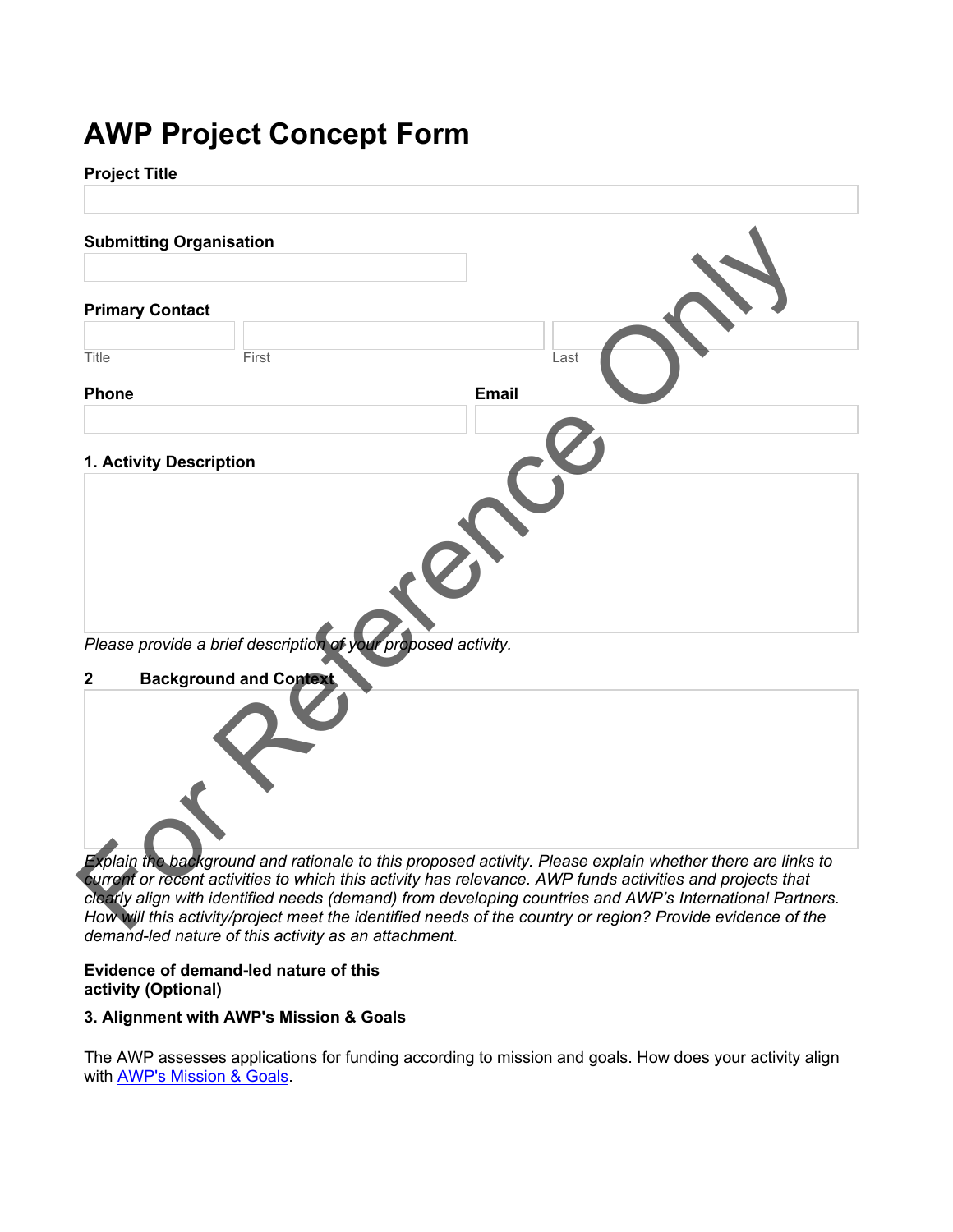## **Alignment with AWP's Mission & Goals**



*A detailed methodology will be required at a later stage if you are requested to submit a more detailed proposal. To assess the justification of the budget and feasibility of the activity, please outline the approach to be undertaken to implement the activity. Please provide an indicative timeline.*



*Please describe the expected outputs from the activity. Some outputs might be knowledge products or services, and these should be clearly specified.*

# **7. Outcomes**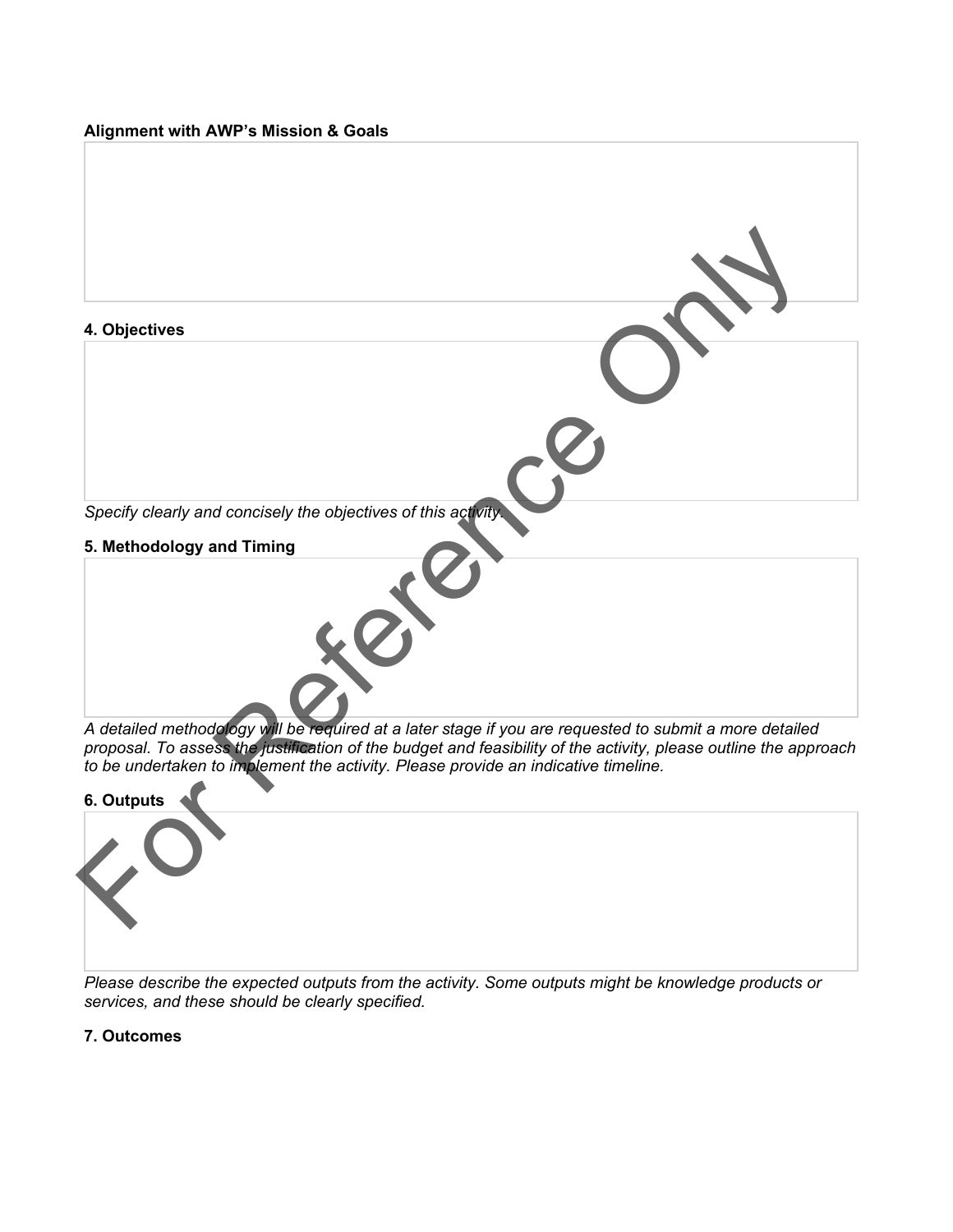Indicate the expected early and longer-term outcomes and contribution to AWP's Theory

# **8. Budget**

Only a preliminary budget is required at this stage. A more detailed budget with timing will be required at stage 2 if invited. Indicate the expected early and longer-term outcomes and contribution to AWP's Transference as a sudget<br>
Sustantial China proliminary budget is required at this stage. A more detailed budget with theirs will be required<br>
s

**Please download the budget template and upload once completed.**

# **Budget**

**9. Partners and partnering**

*Briefly describe which partners will participate in the project or activity and how they will interact or collaborate to meet the project objectives.*

**10. Gender Equity and Social Inclusion (GESI)**



*AWP will require clear evidence of how your project enhances GESI outcomes.*

# **11. Monitoring & Evaluation**